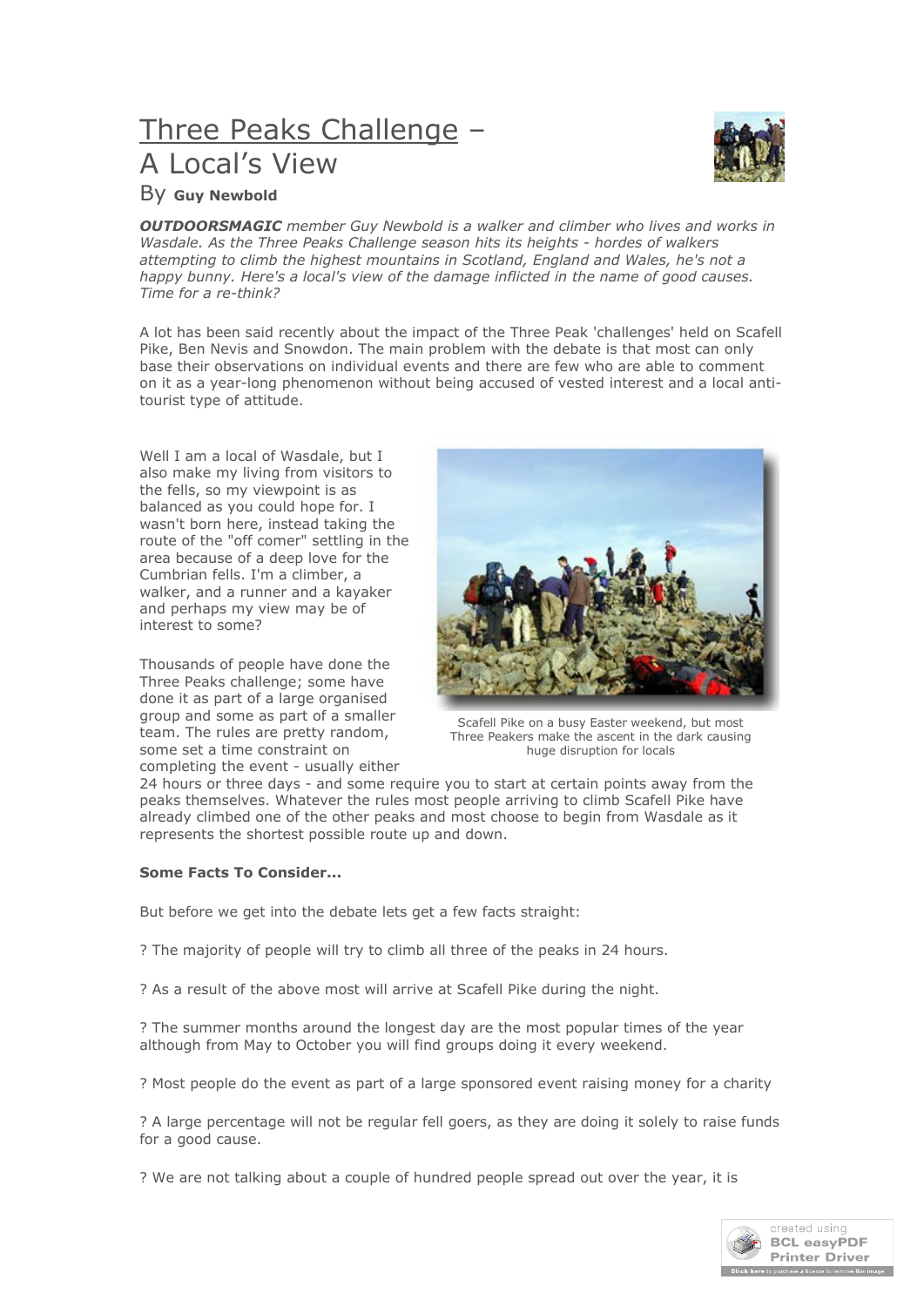hundreds of people each night, and nearly 6,000 each year.

? Wasdale has no mains water or sewage and only one public loo.

? 200 people using a path in one hour does ten times the amount of damage as 200 people do using the same path over the course of a week.

? Large numbers of people arriving in the middle of the night by minibus cannot do so quietly.

? People still need to go to the toilet even if there isn't one available.

? Some charities pay event companies to organise the events for them, the more the better for the company and the charity. It isn't just a fundraiser, it's big business. 2,000 eventers at £100 a head - someone's getting rich and it's not the charity.

#### **Patience strained among locals woken almost every summer weekend...**

So those are the facts, what's to debate? Well the problem is the event keeps on getting more and more popular as it raises more and more money for good causes. This has meant that patience is now low among locals who can spend almost all their weekends awake, visitors are not returning to the B and B's, hotels and campsites are empty as they too don't want to be kept awake and finally the environment is starting to suffer.

Wasdale is a remarkable place, remote and beautiful. It doesn't have the facilities of Ben Nevis or Snowdon and that's half its charm, it is still a remote wilderness.



Above Wasdale, looking towards Mickledore and Scafell Crag - are Three Peakers simply missing the point?

Scafell Pike doesn't have one main path and so there isn't a continuous pitched and paved route to the summit.

The increased traffic is in concentrated time periods and so causes much more damage than the same number of feet spread over a week. The result is that paths are now becoming deep ruts 30 to 40 feet wide. Even the old Brown Tongue path which was redirected is now suffering and is slowly returning the large muddy scar it was before the renovation work was done 10 years ago as the sheer number of walkers means many ignore the new, pitched path.

#### **No toilet facilities...**

And the valley floor is fairing no better

either, there are no adequate toilet facilities as there is no mains sewage, the result is little piles topped with tissue behind every wall and tree. The water too is in great demand as it all comes from private wells, which are all too easily drained by a team of thirsty Three Peaker. Litter now piles up during the night and the verges and green spaces are becoming bogs as the hundreds of minibuses churn them all up, even spaces reserved only for emergency vehicles are used as base camps during the night.



The summit plateau on Scafell Pike